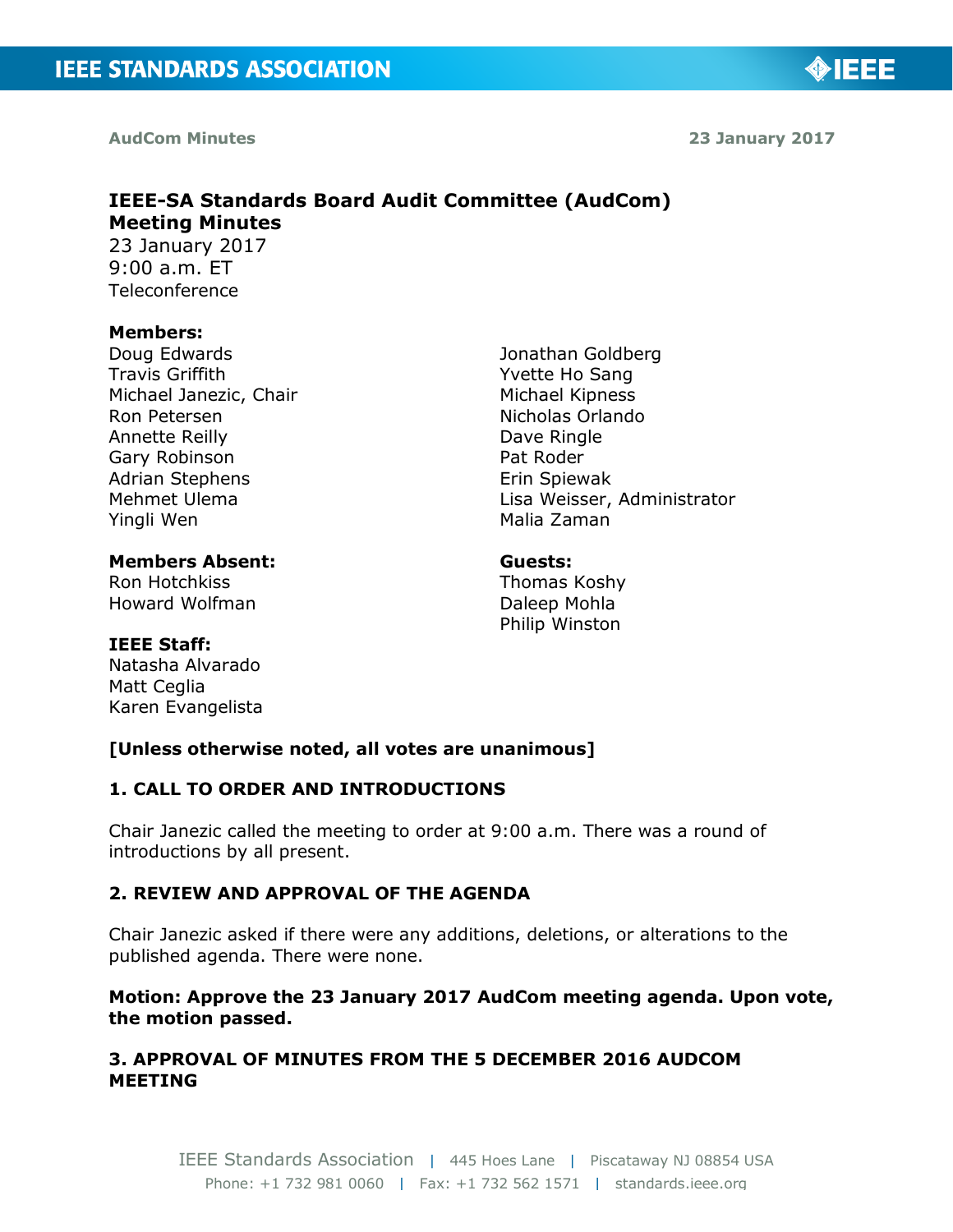## **Motion: Approve the minutes of the 5 December 2016 AudCom meeting. Upon vote, the motion passed.**

## **4. AUDCOM PRIORITIES FOR 2017 - CHAIR JANEZIC**

Chair Janezic reviewed the AudCom priorities for 2017. The main priority of the committee is to review Sponsor and Working Group Policies and Procedures (P&Ps), and Chair Janezic provided statistics on the number of P&Ps under review and pending.

A second priority for the year will be to review and revise the AudCom Baseline Policies and Procedures. Chair Janezic plans to focus on the areas of the Baseline documents that consistently generate the most issues in an effort to add clarity to the documents. Detail on the specific areas of focus can be found in the 5 December 2016 AudCom minutes.

A third priority for the year will be to review and revise the AudCom Conventions for the review of Sponsor and Working Group P&Ps and the Flowcharts that accompany them. Chair Janezic will also lead an ad hoc for updating these documents.

#### **5. P&P REVIEW**

#### **5.1 Status of Continuing Sponsor P&P Review**

5.1.1 AES/UWBRC - Ronald Petersen, Gary Robinson

**Motion: To recommend acceptance of the AES/UWBRC P&P contingent upon the AudCom Administrator removing brackets around "greater than 50%" in last line of Clause 5.4.3. Upon vote, the motion passed.**

5.1.2 CIS/SC - Gary Robinson, Yingli Wen

There are still open comments from the checklist that have not been addressed and the P&P will continue under review and move to the March 2017 agenda.

5.1.3 PE/ESSB - Howard Wolfman, Ronald Petersen

There are still open comments from the checklist that have not been addressed and the P&P will continue under review and move to the March 2017 agenda.

5.1.4 PE/SBLC - Douglas Edwards, Yingli Wen

Prior to the outcome of this review, AudCom discussed item 7.1.2 on the agenda and PE/SBLC was recognized by AudCom as a new Sponsor.

## **Motion: To recommend acceptance of the PE/SBLC P&P. Upon vote, the motion passed.**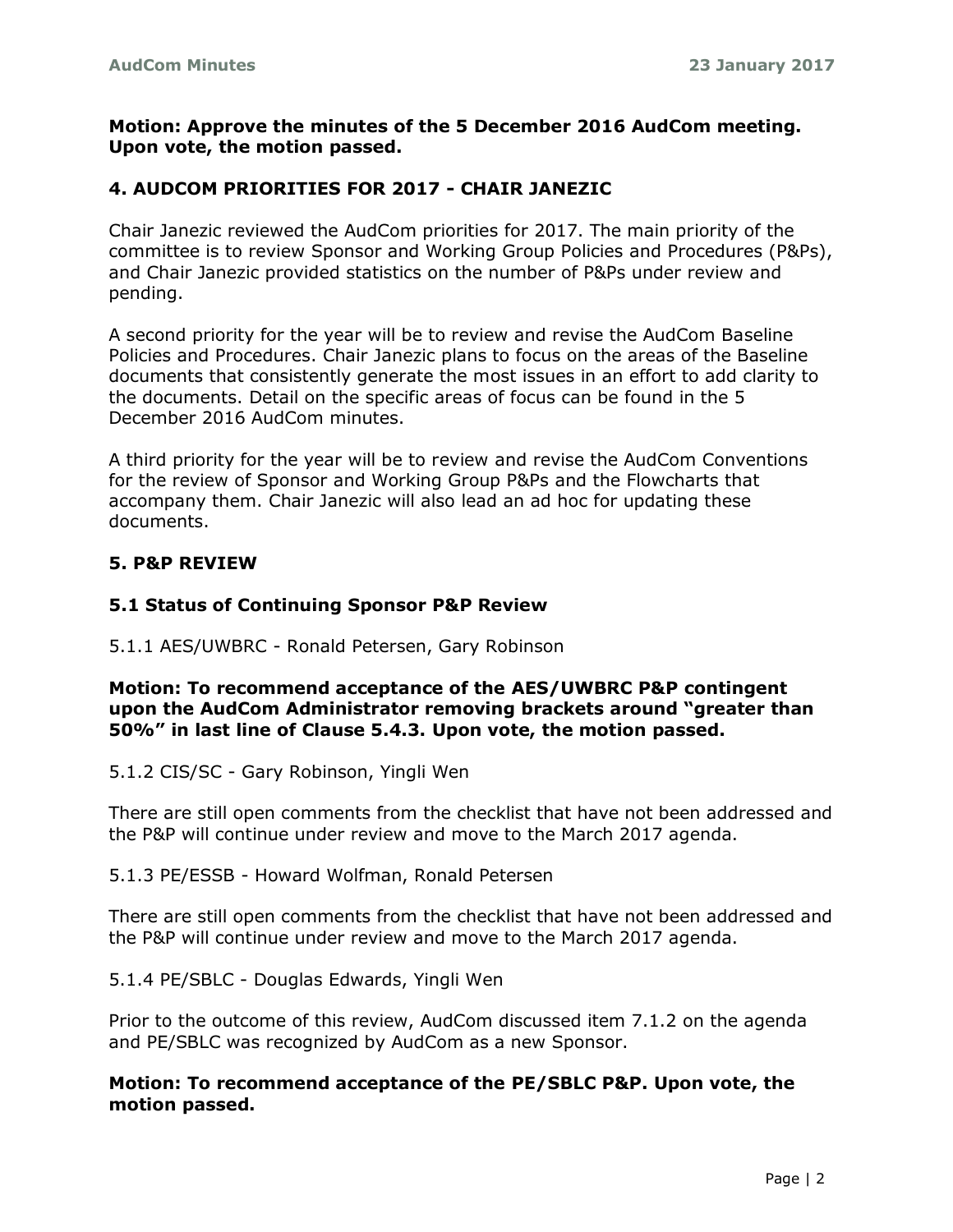## 5.1.5 PE/TEM - Annette Reilly, Adrian Stephens

There are still open comments from the checklist that have not been addressed and the P&P will continue under review and move to the March 2017 agenda.

## **5.2 Status of New Sponsor P&P Review**

There were no new P&Ps received from Sponsors for this meeting.

#### **5.3 Status of Continuing Working Group P&P Review**

5.3.1 C/MSC/P1722.1 - Mehmet Ulema, Ronald Petersen

#### **Motion: To deem without issue the C/MSC/P1722.1 P&P. Upon vote, the motion passed.**

5.3.2 C/TT/3DT-WG - Adrian Stephens, Ronald Hotchkiss

There are still open comments from the checklist that have not been addressed and the P&P will continue under review and move to the March 2017 agenda.

#### **5.4 Status of New Working Group P&P Review**

There were no new Working Group P&Ps submitted for review.

#### **6. OLD BUSINESS**

**There was no old business discussed on this teleconference.**

#### **7. NEW BUSINESS**

#### **7.1 Request for Sponsor Recognition**

P&Ps from one potential new Sponsor and one merged Power and Energy Society Sponsor were reviewed for this agenda.

7.1.1 IEEE Power and Energy Society/Energy Storage & Stationary Battery (PE/ESSB)

The P&Ps of PE/ESSB are still under review, so it was agreed that the Sponsor recognition would be deferred until the AudCom meeting when the P&Ps are recommended for acceptance.

7.1.2 IEEE Power and Energy Society/Smart Buildings, Loads and Customer Systems (PE/SBLC)

This was discussed prior to agenda item 5.1.4.